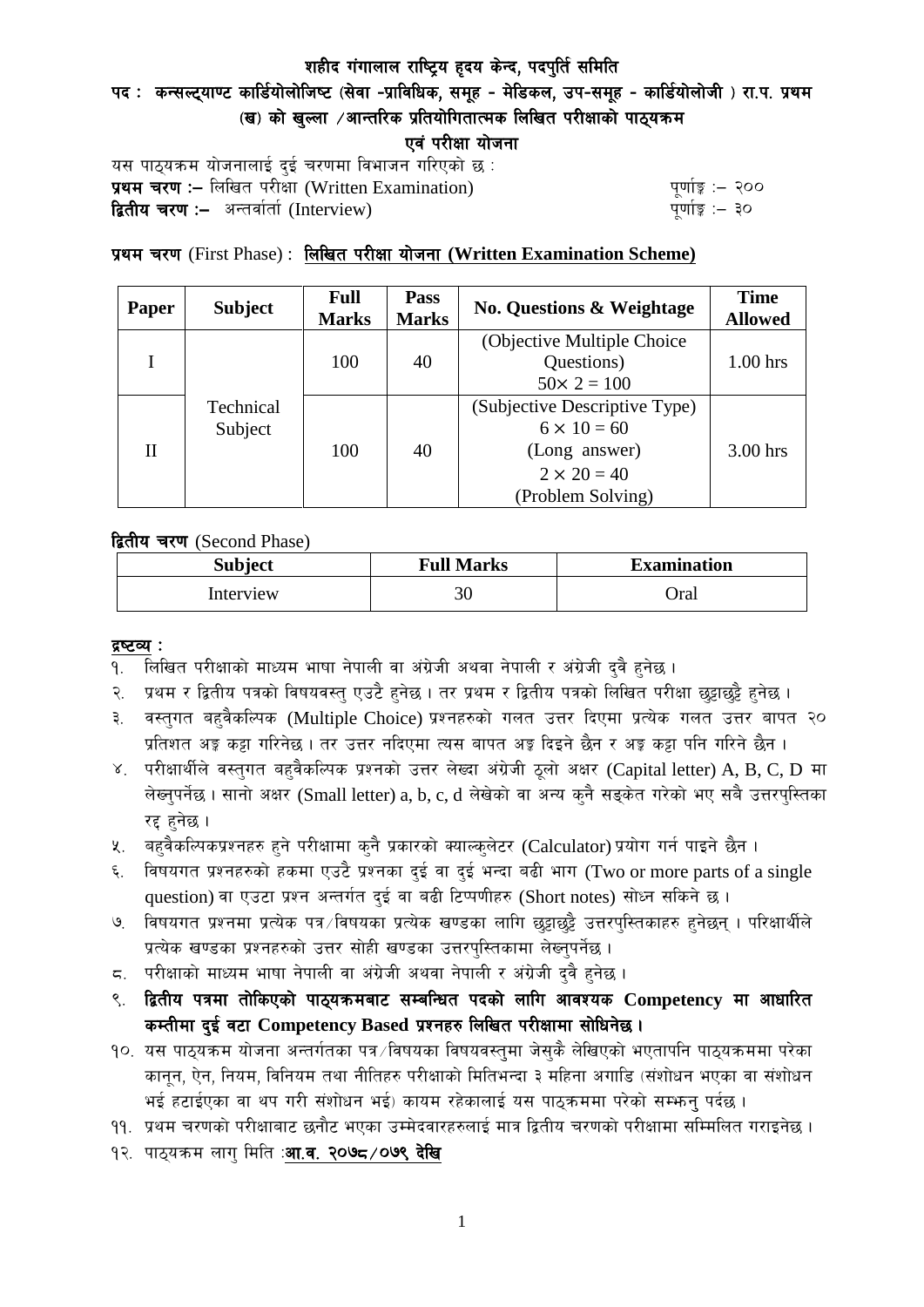पद: कन्सल्ट्याण्ट कार्डियोलोजिष्ट (सेवा -प्राविधिक, समूह - मेडिकल, उप-समूह - कार्डियोलोजी) रा.प. प्रथम (ख) को खल्ला ⁄आन्तरिक प्रतियोगितात्मक लिखित परीक्षाको पाठ्यक्रम

**Paper I & II: - Technical Subject**

### **Section (A): 60% Marks For Paper I (30 MCQs** ×**2 marks) & For Paper II (4**×**10 marks, 1**×**20 marks)**

#### 1. **Clinical Cardiology**

- 1.1 History taking and physical examination in cardiology
- 1.2 History, physical examination, diagnosis, management and prognosis of following Cardiovascular diseases and conditions:
	- 1.2.1 Coronary artery disease
	- 1.2.2 Systemic arterial hypertension
	- 1.2.3 Rheumatic fever and rheumatic heart disease
	- 1.2.4 Congenital heart disease
	- 1.2.5 Cardiopulmonary diseases and Pulmonary arterial hypertension
	- 1.2.6 Cardiomyopathy
	- 1.2.7 Vascular diseases
	- 1.2.8 Tumors of heart
	- 1.2.9 Heart failure
	- 1.2.10 Arrhythmia
	- 1.2.11 Sudden cardiac death and cardiopulmonary resuscitation (CPR)
	- 1.2.12 Pericardial diseases
	- 1.2.13 Systemic diseases involving heart and blood vessels
	- 1.2.14 Non-cardiac surgery in heart patients
	- 1.2.15 Pregnancy in heart diseases
	- 1.2.16 The heart and kidney disease
	- 1.2.17 Cardiovascular diseases in elderly

## 2. **Epidemiology of cardiovascular diseases, preventive cardiology and cardiac rehabilitation**

- 2.1 Epidemiology and worldwide burden of cardiovascular diseases
- 2.2 Established and emerging cardiovascular risk factors
- 2.3 Primordial, primary and secondary prevention of coronary heart disease
- 2.4 Prevention of congenital heart diseases
- 2.5 International and national prevention policies
- 2.6 Cardiac rehabilitation: principles, rationale, recommendation and guidelines, practical implication of cardiac rehabilitation programs

## 3. **Non-invasive Cardiology and Imaging**

- 3.1 Principles, technique, interpretation of Electrocardiogram (ECG)
- 3.2 Chest X-ray in cardiovascular diseases
- 3.3 Principles, indication, technique, interpretation of Holter monitoring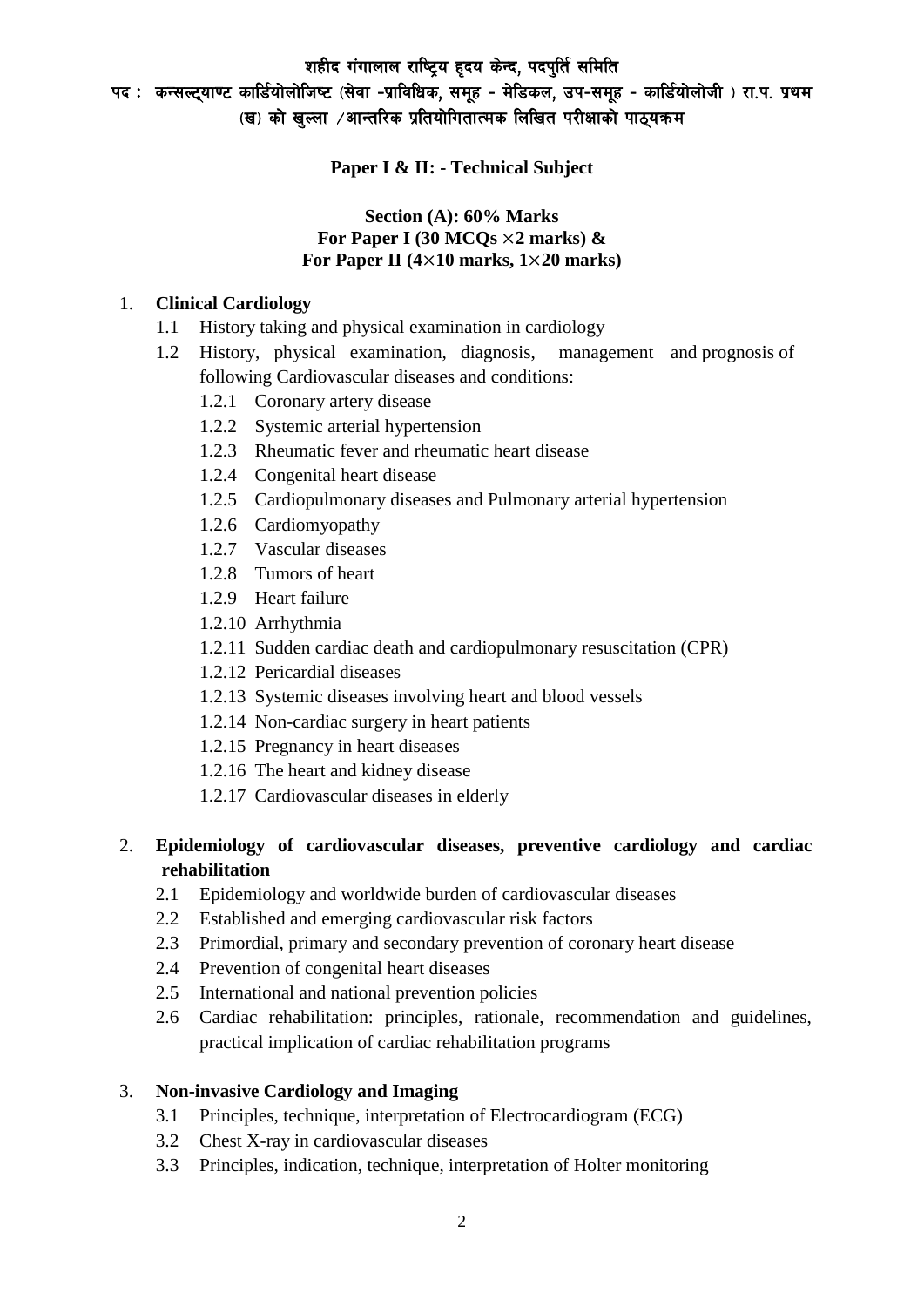## पद: कन्सल्ट्याण्ट कार्डियोलोजिष्ट (सेवा -प्राविधिक, समूह - मेडिकल, उप-समूह - कार्डियोलोजी) रा.प. प्रथम  $\mathbf{u}$ ) को खल्ला  $\mathbf{v}$ आन्तरिक प्रतियोगितात्मक लिखित परीक्षाको पाठ्यक्रम

- 3.4 Principles, indication, technique, interpretation of Ambulatory blood pressure monitoring
- 3.5 Techniques, exercise protocol, indication, contraindication, interpretation, limitations of exercise ECG tests
- 3.6 Echocardiography
	- 3.6.1 General principles
	- 3.6.2 Trans-thoracic echocardiography
	- 3.6.3 Three dimensional echocardiography
	- 3.6.4 Trans-esophageal echocardiography
	- 3.6.5 Principles of Doppler echocardiography
	- 3.6.6 Assessment and quantification of chambers
	- 3.6.7 Assessment and quantification of vascular lesions
	- 3.6.8 Assessment and quantification of LV/RV function
	- 3.6.9 Tissue Doppler, strain imaging and speckle tracking
	- 3.6.10 Contrast echocardiography
	- 3.6.11 Non-invasive estimation of pressure; volume and shunt lesions
	- 3.6.12 Assessment of myocardial ischemia and viability using echocardiography
	- 3.6.13 Echocardiography in emergency room
	- 3.6.14 Segmental approach in congenital heart disease
	- 3.6.15 General introduction of Fetal echocardiography
	- 3.6.16 Assessment of prosthetic valve by echocardiography
	- 3.6.17 Assessment of pericardial diseases by echocardiography
- 3.7 Nuclear cardiac Imaging: Types, indication, contraindications, interpretation clinical application
- 3.8 Cardiac CT: Indication, contraindication, interpretation, clinical application, use of CT coronary angiogram and coronary CT calcium score
- 3.9 Cardiac MRI: Indication, contraindication, clinical application of cardiac MRI in different cardiovascular diseases

## **Section (B): 40% Marks For Paper I (20 MCQs** ×**2 marks) & For Paper II (2**×**10 marks, 1**×**20 marks)**

#### 4. **Invasive cardiology / cardiac electrophysiology**

- 4.1 Right and left heart catheterization: Indications, technique, interpretation
- 4.2 Invasive hemodynamic assessment
- 4.3 Coronary angiogram and coronary intravascular imaging: Indication, contraindication, technique
- 4.4 Coronary Intervention: Principles, indication, technique
- 4.5 Different types of coronary stents and principles of use
- 4.6 Temporary pacemaker insertion: Indication, technique, complications
- 4.7 Pericardio centesis: Indication, contraindication, technique
- 4.8 Intervention in structural and congenital heart diseases